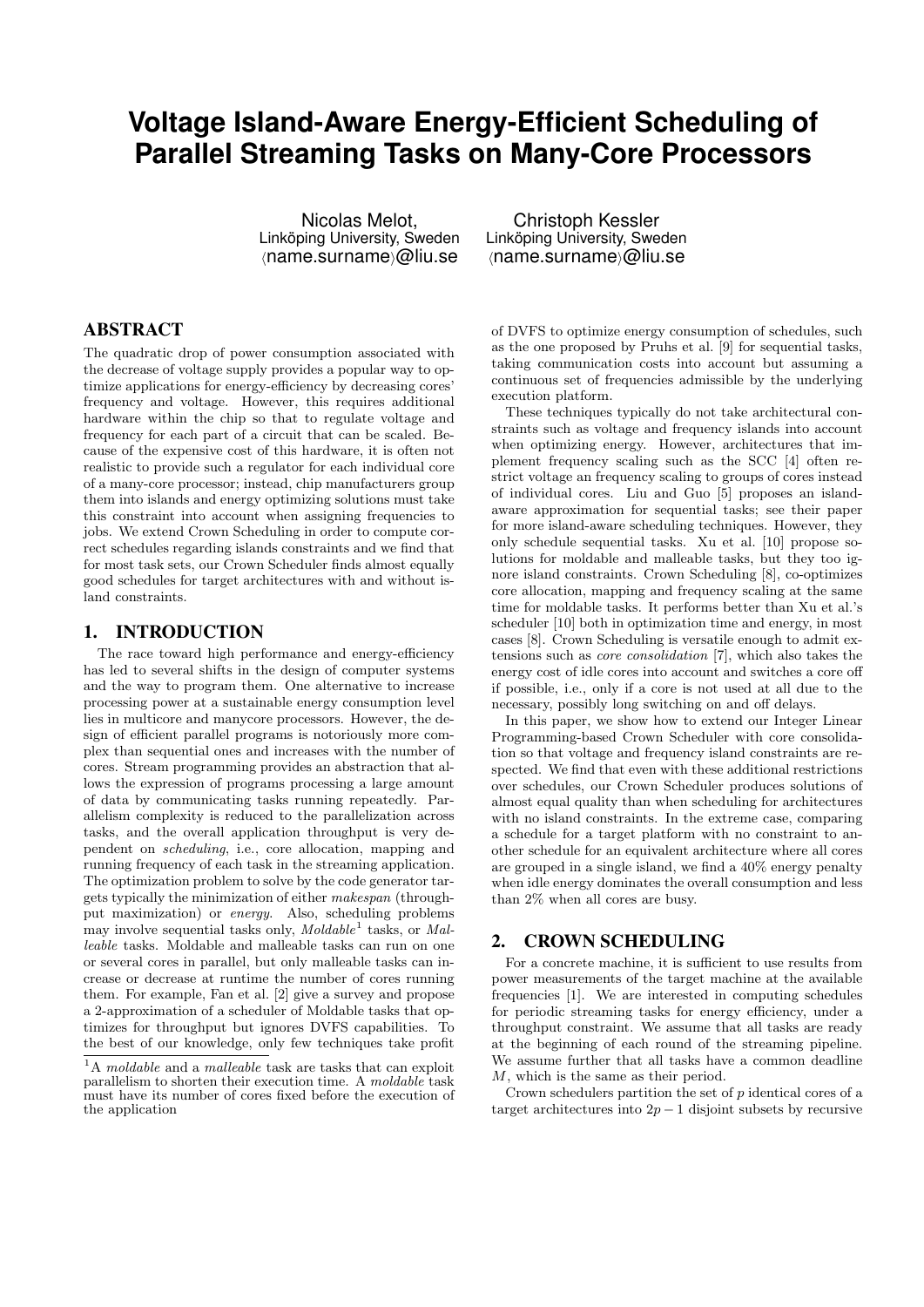



(a) 8-core architecture with a balanced island structure of 4 cores per island.

(b) Balanced crown configuration with groups  $G_2$  and  $G_3$  matching islands shown in Fig. 1a.

Figure 1: Platform with balanced island structure and the corresponding crown configuration for island-aware scheduling. Here  $N = \{G_2, G_3\}$ .

binary decomposition; see Fig. 1b for an example. A first large subset includes all  $p$  cores. This subset is decomposed into two disjoint subsets of  $p/2$  cores each, and so on until we obtain p subsets of one core. This leads to a balanced binary tree of processor subsets, where all the cores included in a subset in the tree also belong to its ancestor subset. Melot et al. call such subsets groups and the largest subset of p cores the root group. Each task is scheduled by mapping it to exactly one of the  $2p - 1$  core groups and by allocating it all the cores of that group. This reduces the number of possible core allocations from  $p$  to  $\log_2 p$  for each task, and the number of possible mappings from  $2^p$  to  $2p - 1 = O(p)$ possible target core subsets and therefore limits considerably the solution search space. All cores execute tasks in the same order by decreasing group size. Furthermore, the recursive decomposition scheme into disjoint subsets eliminates any external fragmentation. As a result, scaling the frequency of tasks mapped to a core group cannot affect tasks of a sibling core group, and no conflicts due to frequency scaling can happen, which simplifies further the scheduling problem.

The set of processors  $P = \{P_1, ..., P_p\}$  is hierarchically structured into a set of  $2p - 1$  processor subgroups by recursive binary partitioning as follows: The root group  $G_1$ equals P; it has the two child subgroups  $G_2 = \{P_1, ..., P_{p/2}\}$ and  $G_3 = \{P_{p/2+1}, ..., P_p\}$ , four grandchildren groups  $G_4$  $\{P_1, ..., P_{p/4}\}\$ to  $G_7 = \{P_{3p/4+1}, ..., P_p\}\$ and so on over all L+1 tree levels, up to the *leaf groups*  $G_p = \{P_1\},..., G_{2p-1}$  ${P_p}$ . Unless otherwise constrained, such grouping should also reflect the sharing of hardware resources across processors, such as on-chip memory shared by processor subgroups. Let  $C_m$  denote the set of all groups that contain processor  $P_m$ . For instance,  $C_1 = \{G_{2^z} : z = 0, \ldots, L\}.$ Let  $p_i = |G_i|$  denote the number of processors in processor group  $G_i$ . Where it is clear from the context, we also write i for  $G_i$  for brevity.

We call  $T$  the set of  $n$  tasks to schedule for the target architecture. A task j achieves  $\tau_i$  work and runs at frequency  $f_i \in F$  where F is a bounded, discrete set of frequencies admitted by the target architecture. Furthermore, we can allocate  $1 \leq w_j \leq p$  cores to any task j and model the parallel efficiency (e.g. the cost of core synchronization) of task j with  $e_j(m) \in (0,1]$  where  $e_j(m) = 1$  when there is no penalty for running task  $j$  on  $m$  processors. Finally, we call width the number of cores  $w_i$  alloted to task j. In other words, the execution time of task  $j$  is

$$
r_j = \frac{\tau_j}{f_j \cdot w_j \cdot e(w_j)}\tag{1}
$$

The power consumption of a processor core can be roughly split into dynamic power and static power. Dynamic power  $P_d$  is consumed because transistors are switching. This is influenced by the energy needed for a switch, which depends quadratically on the supply voltage (as long as this voltage is far enough from the threshold voltage), how often the switch occurs, i.e., the frequency  $f$  within set  $F$  of applicable discrete frequency levels, and how many transistors are switching, i.e., on the code executed. There are more influence factors such as temperature, but for simplification we assume that minimum possible voltage for a given frequency (and vice versa) are linearly related, and that for compute intensive tasks, the instruction mix is such that we know the average number of transistors switching. Therefore, ignoring the constants, we get

$$
P_d(f) = f^3.
$$

Static power is consumed because of leakage current due to imperfect realization of transistors. Static power is both dependent on frequency and on a device-specific constant  $\kappa$ . For simplification, we express it as

$$
P_s(f) = f + \kappa \cdot \min F.
$$

For simplification, we group the power spent when executing code as dynamic and static power; we assume a proportionality factor of 1 and get:

$$
P_t(f) = \zeta \cdot P_d(f) + (1 - \zeta) \cdot P_s(f) ,
$$

where  $\zeta \in [0; 1]$  expresses the relative importance of dynamic and static power consumption.

With core consolidation, we model the energy consumption of a schedule as

$$
\sum_{j \in T, i \in G, k \in F} x_{j,i,k} \cdot \frac{\tau_j \cdot (P_t(f_k) - P_{idle})}{w_j \cdot f_k \cdot e_i(w_j)} + (p - \sum_m (1 - u_m)) \cdot P_{idle} \tag{2}
$$

where  $x_{i,i,k}$  is a binary variable set to 1 if task j is mapped to group i and runs are frequency k on  $w_i$  cores. We use ILP (Integer Linear Programming) to find a schedule that minimizes energy consumption. In order to set the  $u_m$  variables correctly, we define additional constraints. If a core m is used, then  $u_m$  must be forced to 1:

$$
\forall m \in P, j \in T, k \in F: \sum_{i \in C_m} u_m \ge \sum_{i \in C_m} x_{j,i,k}
$$

If any task  $i$  is mapped (at any frequency) to a processor group that uses  $m$ , then the sum is larger than zero, and hence the right-hand side is less than 1. Multiplying by  $1/n$ ensures that the right-hand side can never be less than 0.

Forcing  $u_m$  to 0 if core m is not used, is not strictly necessary as an optimal solution will set as many  $u_m$  as possible to 0 to minimize energy. Yet we include the constraint in our core-consolidated scheduler:

$$
\forall m \in P: u_m \leq \sum_{i \in C_m, j \in T, k \in F} x_{j,i,k} \tag{3}
$$

### 3. ISLAND-AWARE CROWN SCHEDULER

In this section, we take profit of the recursive decomposition of Crown Scheduling to extend our ILP-based integrated implementation with constraints that take voltage and frequency islands into account. As power consumption is mostly dependent on voltage (see Sec. 2), we consider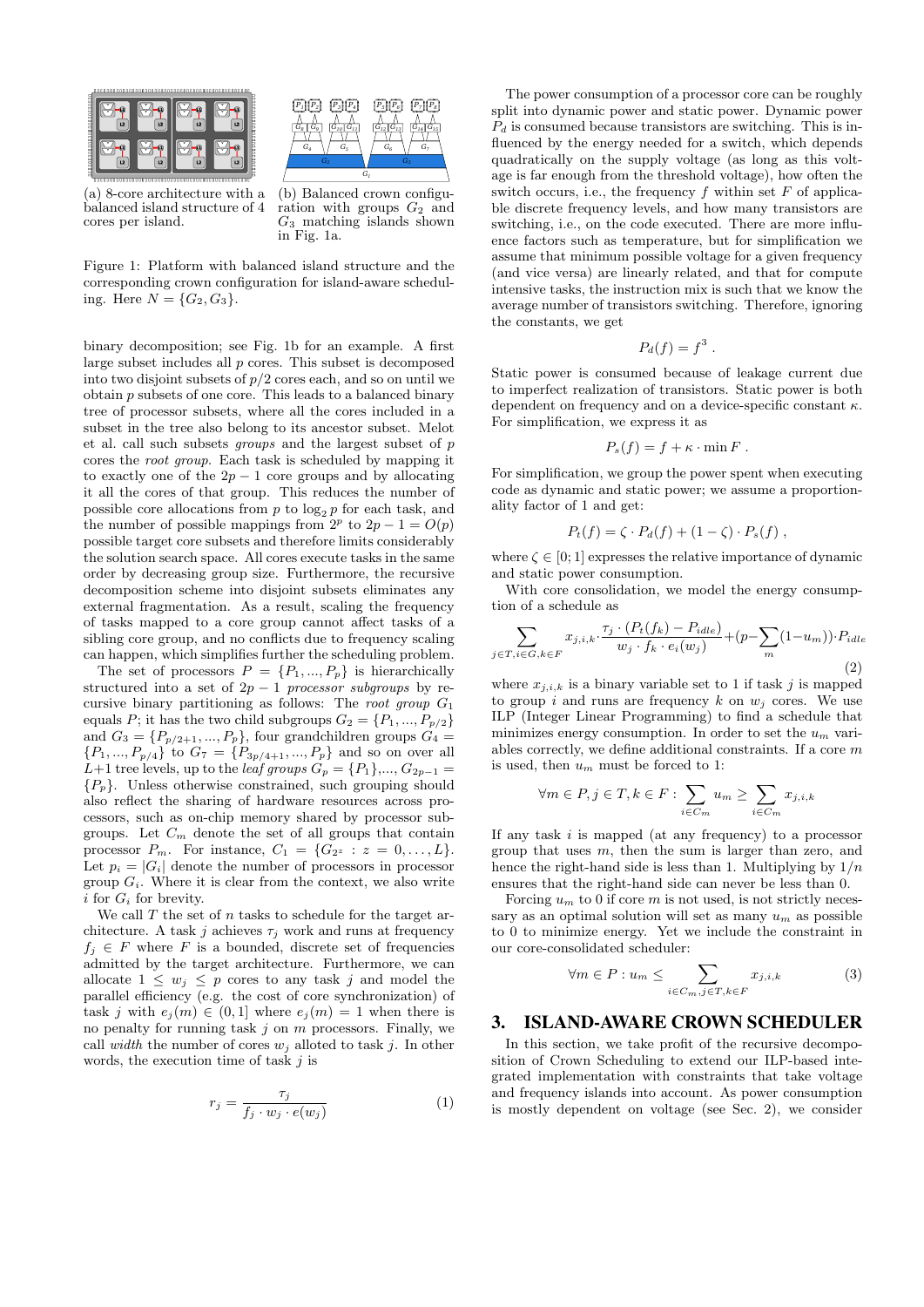voltage scaling only and we always use the fastest frequency available for a given voltage level. Therefore we focus on voltage islands only.

For a target architecture of  $p$  cores, we consider  $l$  sets of cores  $H_1...H_l$  to model islands, where  $\bigcup_{r=1}^l H_r = P$ . Also, we have  $R_m$  the set of islands that contains processor  $m$ ; obviously, we have  $\forall m \in 1..p : |R_m| = 1$ , i.e., such a processor belongs to exactly one island. We define  $M_i = \bigcup_{m \in G_i} R_m$ as the set of all islands any core in group  $i$  is a member of.  $N$  is the set of groups for which the set of cores matches exactly the union of 1 or more frequency islands (Eq. 4); see Fig. 1b for an example. Finally,  $O_i$  is the set of descendant groups of group i following crown decomposition, i.e. the set of smaller groups than i having at least one core in common (Eq. 5).

$$
N = \bigcup_{i=1}^{|G|} \begin{cases} i & \text{if } \exists r \in 1..l : H_r = G_i \\ \varnothing & \text{Otherwise} \end{cases} \tag{4}
$$

$$
O_i = \bigcup_{i' \in G:i' \neq i} \left\{ \begin{array}{ll} i' & \text{if } G_i \bigcap G_{i'} \neq \varnothing \land |G_i| > |G_{i'}| \\ \varnothing & \text{Otherwise} \end{array} \right.\tag{5}
$$

We define the binary variable  $s_{i,f}$  and we force it to 1 if at least one task mapped to  $i$  or one of its subgroups is not set to  $f$  (Eq. 6)

$$
s_{i \in N, f \in F} \ge \sum_{i' \in O_i} \sum_{j' \in T} \sum_{f' \in F: f' \ne f} \frac{x_{i', j, f'}}{n}, \tag{6}
$$

and we make sure that for all group  $i \in N$ , the amount of frequency levels not scheduled for any tasks in i or any of its subgroup, is exactly  $|F| - 1$  (Eq. 7), i.e., the number of different frequency levels scheduled for any task in  $i$  or one of its subgroup is exactly 1; this is possible only if all tasks mapped to group  $i$  or one of its subgroups are scheduled the same frequency level.

$$
\forall i \in N : \sum_{f \in F} s_{i,f} = |F| - 1.
$$
 (7)

With Crown Consolidation (Sec. 2), we switch cores off to improve energy consumption. When a core is switched off, its voltage supply is cut to save the associated energy. However, this must be done at the voltage island level, therefore affecting all cores in the island. We add another set of constraints to  $u_m$  (see Sec. 2)

$$
\forall r \in 1..l, m \in H_l, m' \in H_l : m \neq m' \land u_m = u_{m'}.
$$

Let us consider a 4 cores target platform with 2 islands of 2 cores each, where the frequency set F is  $\{l, h\}$ , where  $l < h$ . We have a task graph of 3 sequential tasks of workload  $\tau = h$ and deadline  $M = 1$ . Since one of the 4 cores is unused, the constraint of Eq. 3 forces our island-aware Crown Scheduler to switch off the other core in the same island; however, this requires to move the task it runs to one of the remaining 2 cores and they cannot fulfill the deadline constraint. In order to make our island-aware Crown Scheduler able to find a schedule for this problem instance, we need to waive constraint 3. This does not affect our scheduler's ability to switch cores off since, as discussed in Sec 2, it would try to switch off as many cores as possible to minimize energy consumption. However, in an island where at least one core runs at least one task, all unused cores cannot be switched off and therefore consume idle energy.



(a) Projected energy consumption for the Concrete task set.

(b) Projected energy consumption for the Streamit task set.

Figure 2: Projected energy consumption for the Concrete and Streamit task sets for platforms of  $p \in \{8, 32\}$  cores and islands of  $2^q$  cores with  $q \in 0$ .  $\log_2 p$  (constant multiple of Joule).

Note that a Crown Configuration is valid for a platform's island topology iff for each island  $r$  in the target platform and for each group i, all cores in i are also in  $M_i$  and all cores in  $M_i$  are also in i, unless all cores in group i belong to a unique island  $(Eq. 8)$ , i.e., group i is a subset of an island (groups 2 to 11 in Fig. 1b).

$$
\forall i \in 1..|G|: G_i = \bigcup_{r \in M_i} H_r \vee |M_i| = 1 \tag{8}
$$

## 4. EVALUATION

We measure the impact on energy efficiency of static schedule depending on the voltage and frequency island constraints imposed by the target platform. We target several platform variants of  $p = 8$  and  $p = 32$  cores, where cores are grouped in islands of  $2^q$  cores where q varies between 0 and  $\log_2 p$ . We compute schedules for applications in a concrete task set and a set derived from the Streamit benchmark suite [3]. The concrete task set includes simple classic algorithms such as divide-and-conquer FFT, Mergesort and parallel reduction. See [8] for these applications and how we set their throughput constraint.

We use AMPL version 20160325 and Gurobi 6.51 with 16 cores Intel Xeon E5-2660 and 32 GiB 1600 MHz memory.

Figure 2 shows the resulting energy for the concrete and Streamit task sets. We see that the quality of solutions computed by our integrated Crown Scheduler decrease moderately with tighter constraints, demonstrating the capacity of our Crown Scheduler to find good scheduling alternatives. For the concrete task set and for a 8 cores platform, there is a marginal energy consumption difference of 0.1%. This difference increases to 4% with 32 cores. For the same number of cores, the Streamit task sets shows a 4% and 7% energy consumption improvement, respectively for 8 and 32 cores.

We observe a maximum of 40% difference in energy quality with application vocoder from the Streamit task set between a target platform with no island constraints and with a unique island including all cores. This application involves few sequential tasks and a very loose deadline constraint. When there is no island constraint, our scheduler places all tasks to the same core and switches off all other cores and saves a lot of idle energy. When there is only one island, it cannot switch any core off and they mostly consume idle energy. When the deadline is tight and switching cores off is not possible even with no island constraints, we observe that the possibility of switching frequencies or not, yields a